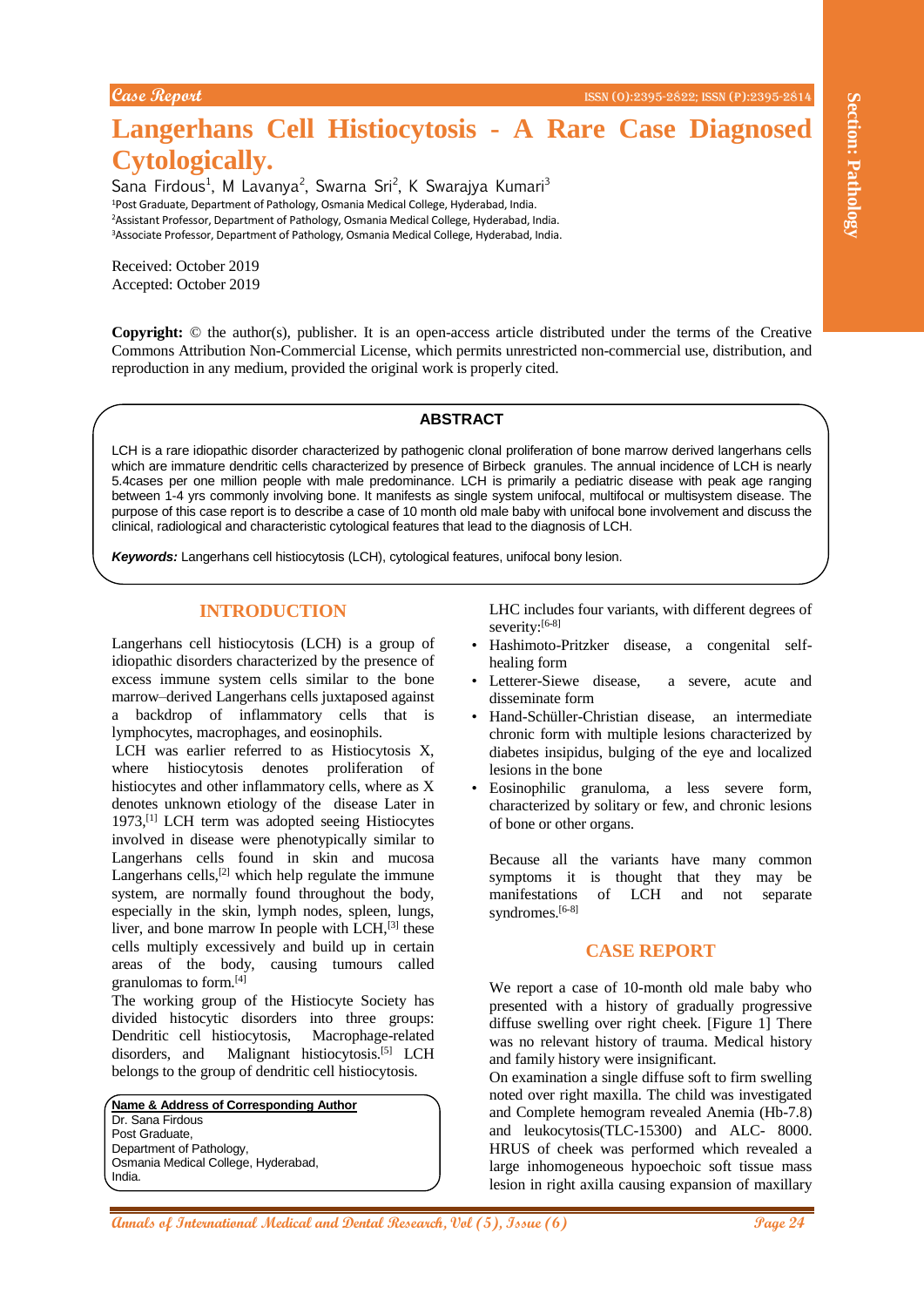### **Firdous et al; Langerhans Cell Histiocytosis**

cortical outlines extending from inferior wall of orbit superiorly to alveolar margin inferiorly, giving an impression as soft tissue right maxillary tumor for further evaluation. CT PNS features suggested the possibility of LCH or Malignant Rhabdomyosarcoma with metastatic deposits [Figure 2]

USG guided FNAC was performed and blood mixed aspirate obtained. H&E stained Cytosmear studied showed sheets and clusters of round to polygonal cells admixed with lymphocytes, eosinophils and other polymorphs. [Figure 3] Individual cells had moderate to abundant eosinophilic cytoplasm with eccentrically placed hyperchromatic pleomorphic nucleus with prominent nucleoli and occasional nuclear grooving. [Figure 4] Also seen many bi/multinucleate giant cell in blood element background. [Figure 5] The above features thus suggested the diagnosis of LCH. Bone scan was done which was negative for any skeletal metastasis.



**Figure 1: LCH clinical picture showing diffuse non erythematous,non tender swelling over the right cheek**



**Figure 2: CT-PNS showing hyperdense lesion involving right maxilla with soft tissue component**



**Figure 3a) & 3b): H and E stain showing sheets and clusters of cells.**



**Figure 4: High power ( 40x) H and E stain showing round to polygonal cells with abundant eosinophilic cytoplasm and eccentrically placed nuclei with prominent nucleoli, bi/multinucleate giant cells, eosinophils and polymorphs.**



**Figure 5: Oil immersion (100x) H and E stain showing histiocytes, eosinophils and polymorphs with few cells showing features of nuclear grooving.**

On follow up the diagnosis of LCH was confirmed by Histopathology at his native place.

# **DISCUSSION**

 $\frac{A}{\sqrt{2}}$ <br>  $\frac{A}{\sqrt{2}}$ <br>  $\frac{A}{\sqrt{2}}$ <br>  $\frac{A}{\sqrt{2}}$ <br>  $\frac{A}{\sqrt{2}}$ <br>  $\frac{A}{\sqrt{2}}$ <br>  $\frac{A}{\sqrt{2}}$ <br>  $\frac{A}{\sqrt{2}}$ <br>  $\frac{A}{\sqrt{2}}$ <br>  $\frac{A}{\sqrt{2}}$ <br>  $\frac{A}{\sqrt{2}}$ <br>  $\frac{A}{\sqrt{2}}$ <br>  $\frac{A}{\sqrt{2}}$ <br>  $\frac{A}{\sqrt{2}}$ <br>  $\frac{A}{\sqrt{2}}$ <br>  $\frac{A}{\sqrt{2}}$ LCH formerly called histiocytosis X, was introduced as a collective term to represent a spectrum of clinicopathological conditions ranging from the most benign form Eosinophilic Granuloma where there is only bone involvement with single or multiple osteolytic lesions to very debilitating form like Hand Schuller christian disease which is characterised by triad of bone lesions, exophthalmous and polyuria or the fulminant disease called letter-siewe disease which impairs the functioning of internal organs and presents with hepatosplenomegaly, lymphadenopathy, bone lesions, skin rash and pancytopenia.<sup>[9]</sup> The pathogenesis of Langerhans cell histiocytosis (LCH) is unknown. It has been debated whether LCH is a reactive or neoplastic process. Arguments supporting the reactive nature of LCH include the occurrence of spontaneous remissions, the extensive elaboration of multiple cytokines by dendritic cells and T-cells (the socalled cytokine storm) in LCH lesions, and the good